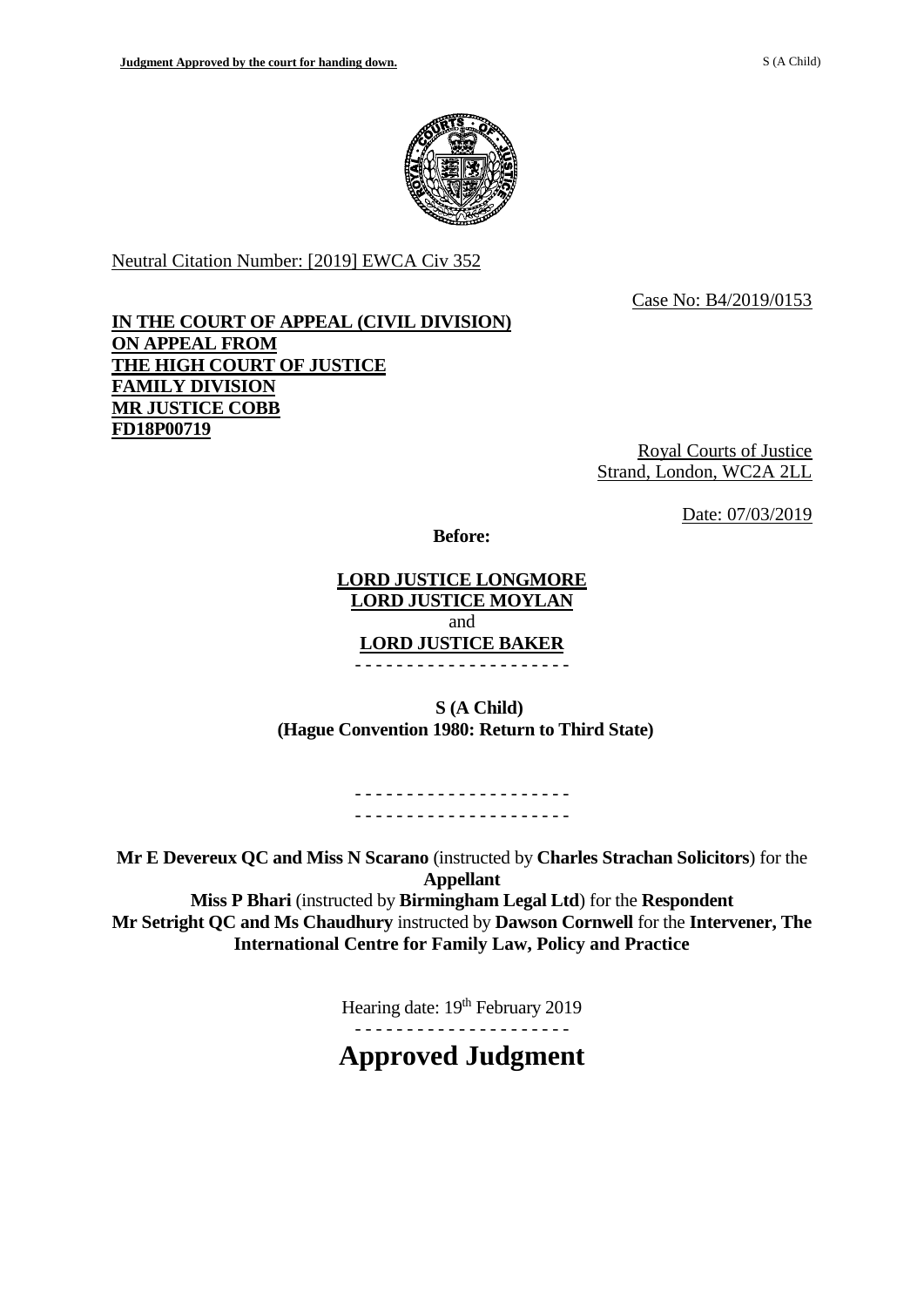# **LORD JUSTICE MOYLAN:**

Introduction:

- 1. On 15<sup>th</sup> January 2019 Cobb J determined the father's application under the Hague Child Abduction Convention 1980 ("the 1980 Convention") and ordered that the child, A, be "summarily returned" to Hungary. An Annex to the order contained 14 undertakings given by the father but for which Cobb J would have decided that the mother had established the grave risk exception under Article 13(b) of the 1980 Convention.
- 2. What makes this case unusual is that Hungary was not the state of the child's habitual residence prior to his wrongful removal. He, with his parents, was habitually resident in Germany.
- 3. The grounds of appeal did not seek to challenge the court's power under the 1980 Convention to make an order requiring a child to be taken to a third state but contended that the judge had failed to give any "adequate consideration to the implications and/or appropriateness of" such an order and was wrong to have made this order in this case. It was also argued that the "robustness" of the specific protective measures relied on by the judge, namely the father's undertakings, had not been properly analysed by the judge and that they did not ameliorate the grave risk as established by the mother.
- 4. I gave permission to appeal on  $28<sup>th</sup>$  January 2019 because I was satisfied that the appeal had a real prospect of success both in respect of the challenge to the judge's decision to order that the child be "returned" to Hungary and of the challenge to the "robustness" of the protective measures.
- 5. The use of the word return is clearly inapt when referring to an order requiring a child to be taken to, what for convenience can be called, a third state (i.e. a state other than the requested state and the state in which the child was habitually resident prior to the wrongful removal or retention). However, I propose to use it for this purpose for ease of reference.
- 6. Public funding for leading counsel for the mother was granted at the end of the week before the appeal was listed. In response to a request from Mr Devereux OC on  $15<sup>th</sup>$ February 2019 I gave permission for a short additional skeleton to be filed by 10.00 am on Monday 18<sup>th</sup> February 2019, the day before the hearing of the appeal. Unexpectedly, this skeleton provided the first notice to the father that the mother would be seeking to argue (a) that there is no jurisdiction under the 1980 Convention to order that a child be returned to a third state; and (b) that the undertakings provided by the father were not within the scope of Article 11 of the Hague Child Protection Convention 1996 ("the 1996 Convention") and, further, that the 1996 Convention did not in any event apply in this case because of Article 61 of BIIa (Council Regulation (EC) No 2201/2003, concerning jurisdiction and the recognition and enforcement of judgments in matrimonial matters and the matters of parental responsibility).
- 7. At the commencement of the appeal Ms Bhari understandably submitted that she was not in a position to deal with these new points, if the mother was given permission to raise them.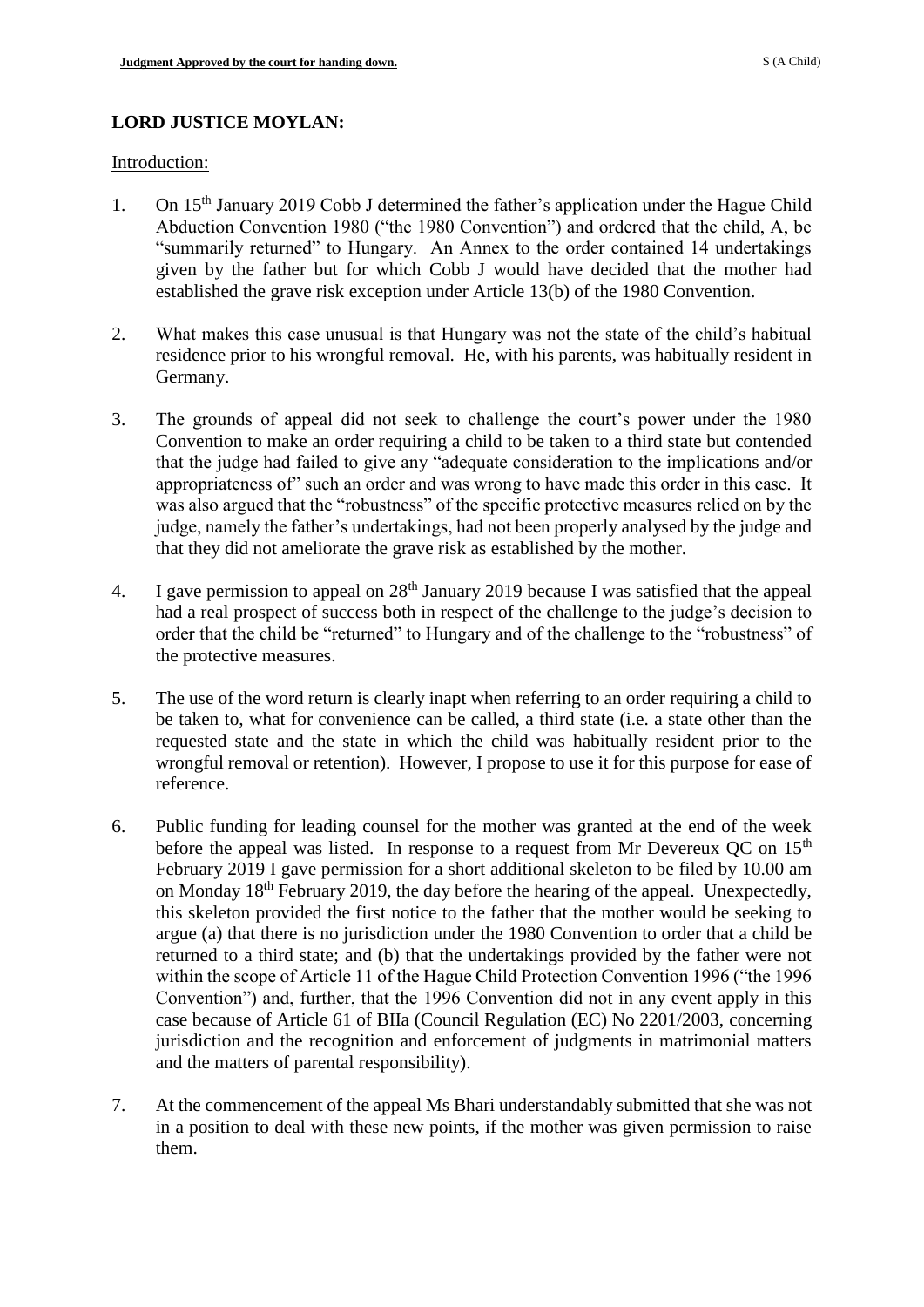- 8. This was, to put it mildly, not a satisfactory position when the new points went to issues of jurisdiction. In those circumstances, we informed the parties that we would initially hear submissions confined to the existing grounds of appeal. At the conclusion of those submissions we were able to inform the parties that the appeal would be allowed and the application under the 1980 Convention dismissed, with reasons to follow. We did not, therefore, need to hear submissions on or address the new points.
- 9. Additionally by way of introduction, also on  $15<sup>th</sup>$  February 2019, The International Centre for Family Law, Policy and Practice had applied for and, with the agreement of the parties, was given permission to intervene by way of written submissions. These submissions were in support of the court having power under the 1980 Convention to make a return order to a third state. As referred to above, it has not been necessary to determine this issue of principle in this case.
- 10. I set out below my reasons for agreeing in the outcome to this appeal as referred to above.

#### Background

- 11. Cobb J's decision is reported: [2019] EWHC 56 (Fam). I propose, therefore, to set out only a brief summary of the background.
- 12. The parties are both Hungarian nationals. At the date of the judgment the father was aged 53 and the mother 40. They met in Hungary in about 2009/2010 and started living together. They married in 2017. They have one child, A, now aged 4.
- 13. In September 2016 the father moved to live and work in Germany. The mother and A joined him there in January 2017. The father had lived and worked there many years previously but it appears that this was the first time the mother had lived outside Hungary. The parties both have children by previous relationships and other family members who live in Hungary. The mother has a sister who lives in England.
- 14. In March 2018 the family travelled to Hungary for a holiday. After a few days the father returned to Germany. Shortly after that the mother and A travelled to England since when they have been living with the mother's sister.
- 15. The father travelled to England in early April 2018. As set out in Cobb J's judgment, the mother told the father that she wanted to end their relationship and "apparently in response to this news ... the father made an attempt on his own life" on 15<sup>th</sup> April 2018. He was admitted to hospital. The mother visited him in hospital with A. During that visit, as described in the judgment:

"the father seriously assaulted the mother on the ward; he attempted to strangle her. The mother had been holding A at the time of the assault and dropped him to the floor. Both the mother and A were medically checked and were found not to have sustained any serious or long-lasting injuries, but both were plainly shaken and understandably distressed by the events. The mother deposes to the fact that "A was very upset by the incident in the hospital". While in hospital after this incident, the father again made attempts on his own life ...".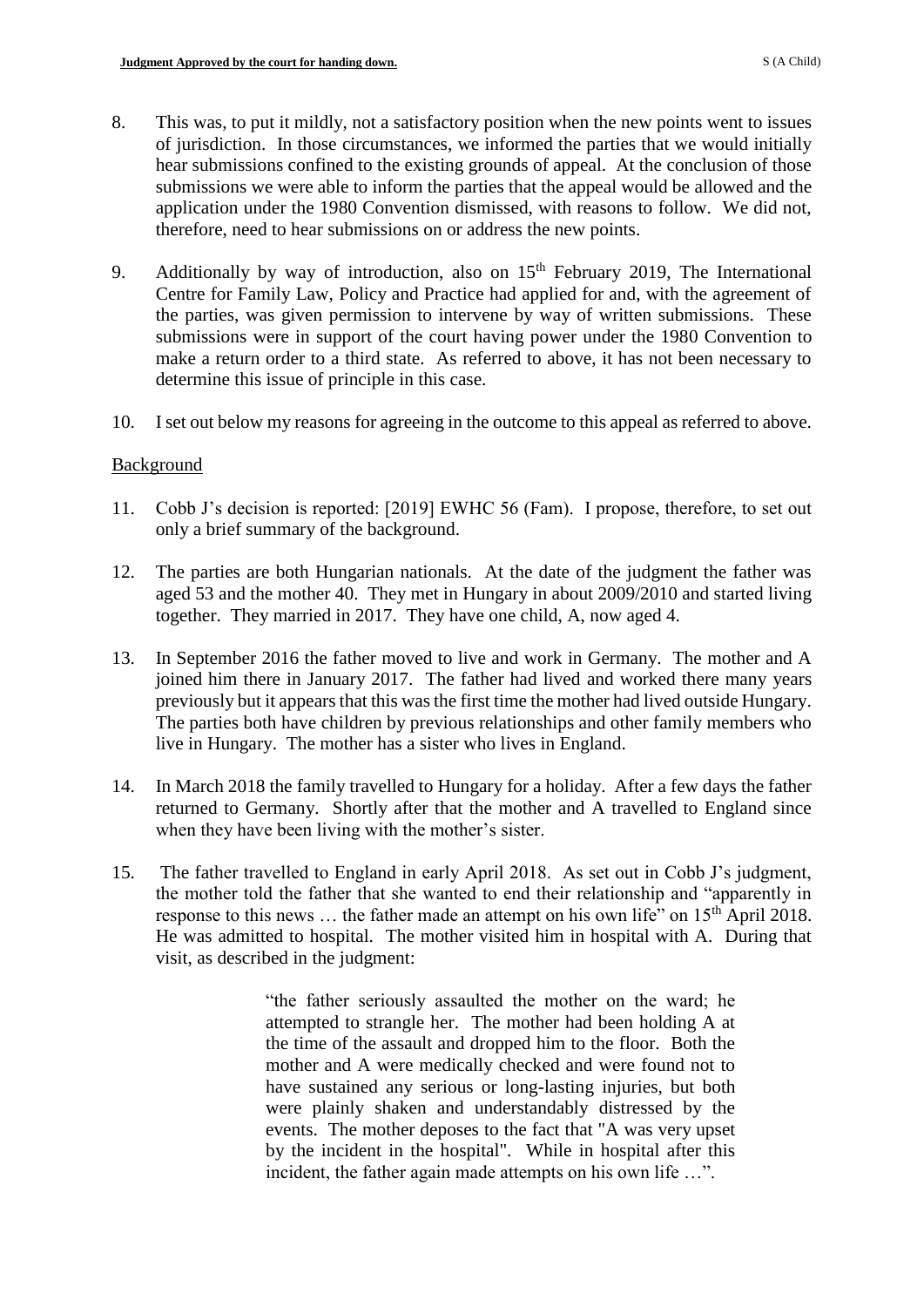- 16. On 17<sup>th</sup> April 2018 the father pleaded guilty to assaulting the mother and was given a suspended sentence of six months. A restraining order was also made prohibiting the father from contacting the mother.
- 17. The father left Germany and moved to Hungary at some point between the end of April and August 2018. He then initiated the process under the 1980 Convention by contacting the Hungarian Central Authority.

### The Proceedings

- 18. The father's application under the 1980 Convention was issued on 24<sup>th</sup> October 2018. The application, and the statement from his solicitor filed with the application, sought an order for A's return to Germany.
- 19. The letter sent by the Hungarian Central Authority to the English Central Authority, ICACU, with the request under the 1980 Convention noted that, "Although (the father) turned to our office in Hungary, according to the application made by the father the family lived in Germany, therefore the child's habitual residence is in Germany". This letter stated that the father was seeking the child's return to Germany as the State of the child's habitual residence.
- 20. The first substantive order made in the proceedings, dated  $6<sup>th</sup>$  November 2018, required the father, among other matters, (i) to give a full account of the circumstances in which he came to England and subsequently assaulted the mother; (ii) to state the jurisdiction to which he sought the child's return; (iii) if he sought the child's return to Germany, to set out his proposals as to the child's maintenance, accommodation and education there; and (iii) to serve a statement which included the "protective undertakings he offers in the event that the child is summarily returned".
- 21. In his statement dated  $15<sup>th</sup>$  November 2018 the father said that he would prefer A to be returned to Hungary but would leave it to the court to decide whether the order should provide for a return to Germany rather than Hungary. As to the assault, the father explained that the mother had responded to his trying to talk about "a return to Germany or Hungary … in a highly negative manner and because of her behaviour I acted headlong which I deeply regret". The father also said that he was "prepared to give all of the usual and any undertakings" as required by the mother or the court to protect the mother and A on their return.
- 22. The mother opposed the application on a number of grounds including Article 13(b). She alleged that her relationship with the father had been characterised by domestic abuse and relied on what she had told her doctor in Germany in February 2018 and on the incident in the hospital. She also alleged that the father had mental health problems which impacted on the way he behaved. She objected to a return order either to Hungary or Germany.
- 23. In his statement in response, the father disputed the mother's account of their relationship. He said that the mother had "taunted" him when she came to see him in the hospital. This led him to act "completely out of character" for which he expressed "deep remorse for what happened". He highlighted the family's connections with Hungary but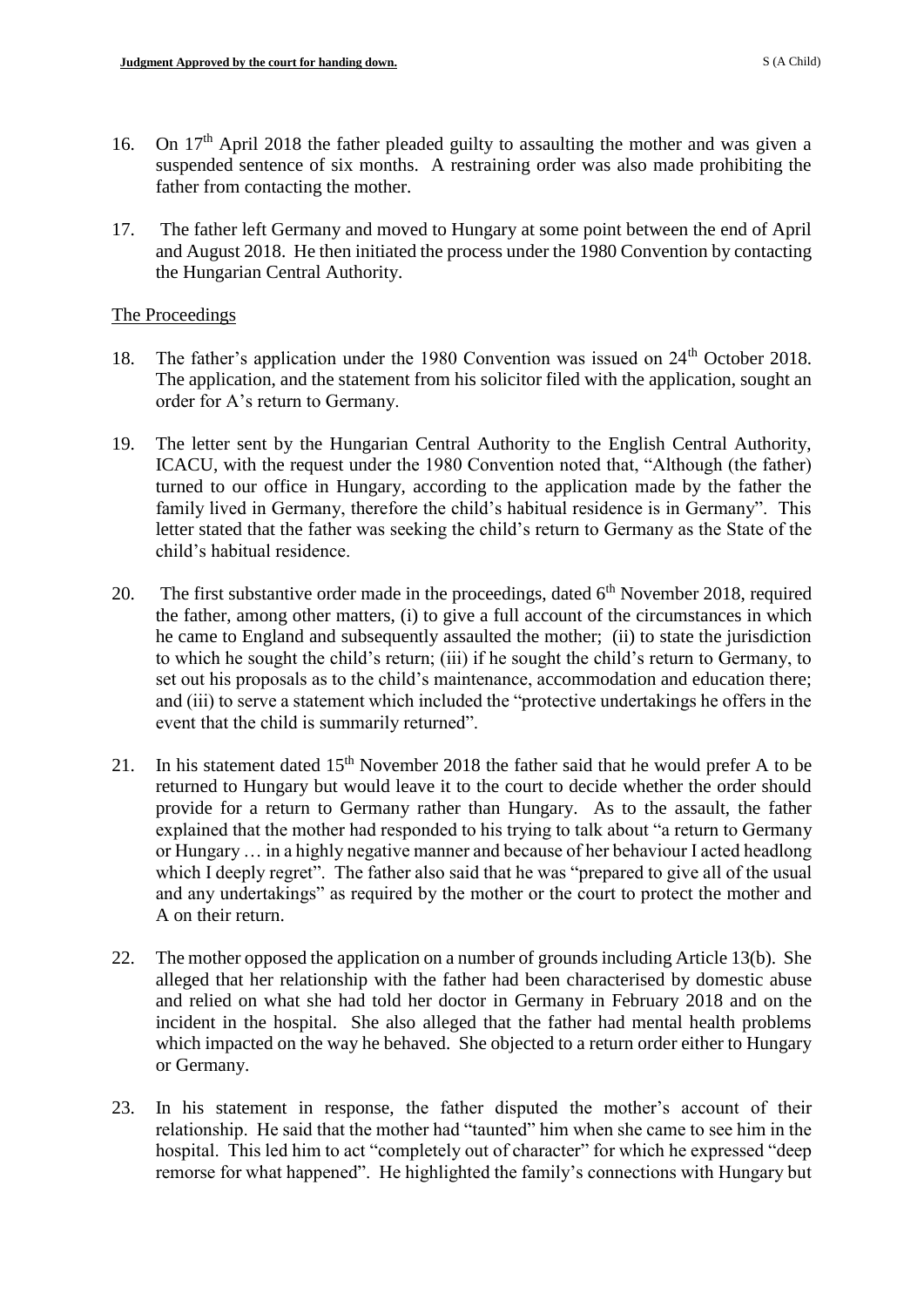said that he could provide a home for A in either Hungary or Germany. He again said that he asked the court to decide to which country A should be returned and that he would "give all of the usual and any undertakings".

- 24. The final hearing took place on 14<sup>th</sup> December 2018. As explained below, when the judge gave judgment on  $20<sup>th</sup>$  December 2018 he adjourned the case to enable the father to provide "a written and signed schedule of the undertakings which he is prepared to offer … including evidence in support, to secure the return of A to Hungary". The matters to be addressed by way of undertakings were set out in the judgment.
- 25. The father filed a statement dated  $10<sup>th</sup>$  January 2019 stating that he would give undertakings dealing with all the matters identified by the judge. The evidence he provided was relatively limited but included a letter from his Hungarian lawyer which stated that he had "started the procedure under Hungarian procedural law" in respect, it would appear, of the child. There were a number of other documents which had not been translated from Hungarian but which have been translated for this appeal.
- 26. At the adjourned hearing on  $15<sup>th</sup>$  January 2019 Cobb J added a postscript to his judgment and made an order that A should be returned to Hungary. The order listed the undertakings provided by the father and contained a number of recitals including that the undertakings had been given and accepted by the court pursuant to Article 11 of the 1996 Convention; that they were "binding and enforceable obligations in this jurisdiction" and were intended to "constitute binding and enforceable obligations in Hungary"; and that they were "measures" within the 1996 Convention as well as under Regulation (EU) No 606/2013.
- 27. The undertakings given by the father included: (a) not, in summary, to molest the mother or A; (b) not to remove A from the mother's care and control and that, pending a decision of the Hungarian court, A would remain in the mother's care; (c) to submit to supervised contact with A until welfare issues could be considered by the Hungarian court; (d) to provide and pay for an identified property for the mother and A's sole occupation until 1<sup>st</sup> March 2019 and an equivalent property thereafter pending the decision of the Hungarian court; (e) to pay the mother maintenance for herself and A at a stipulated rate until the Hungarian court could be seised of the issue of financial support; (f) not to come within a specified distance of the property occupied by the mother and A; (g) to submit to the jurisdiction of the Hungarian court and to "co-operate to bring this matter before the Hungarian court for the purposes of determining" care, contact and welfare issues.

## The Judgment

28. The judge observed that "the general preparation of the (father's) case was not the finest example of its type". He pointed to the fact that the father's "generalised comments" about the undertakings he was prepared to offer "fell rather short of the onus on him" under Article 11(4) of BIIa; that the father's evidence contained "internally contradictory information"; and that the father was not clear whether he wanted an order for return to Hungary or Germany. During the hearing the judge sought clarification from Ms Bhari and was told, on instructions, that the father sought a return to Hungary and that he would offer any undertakings the court "reasonably required in order to secure the return of A".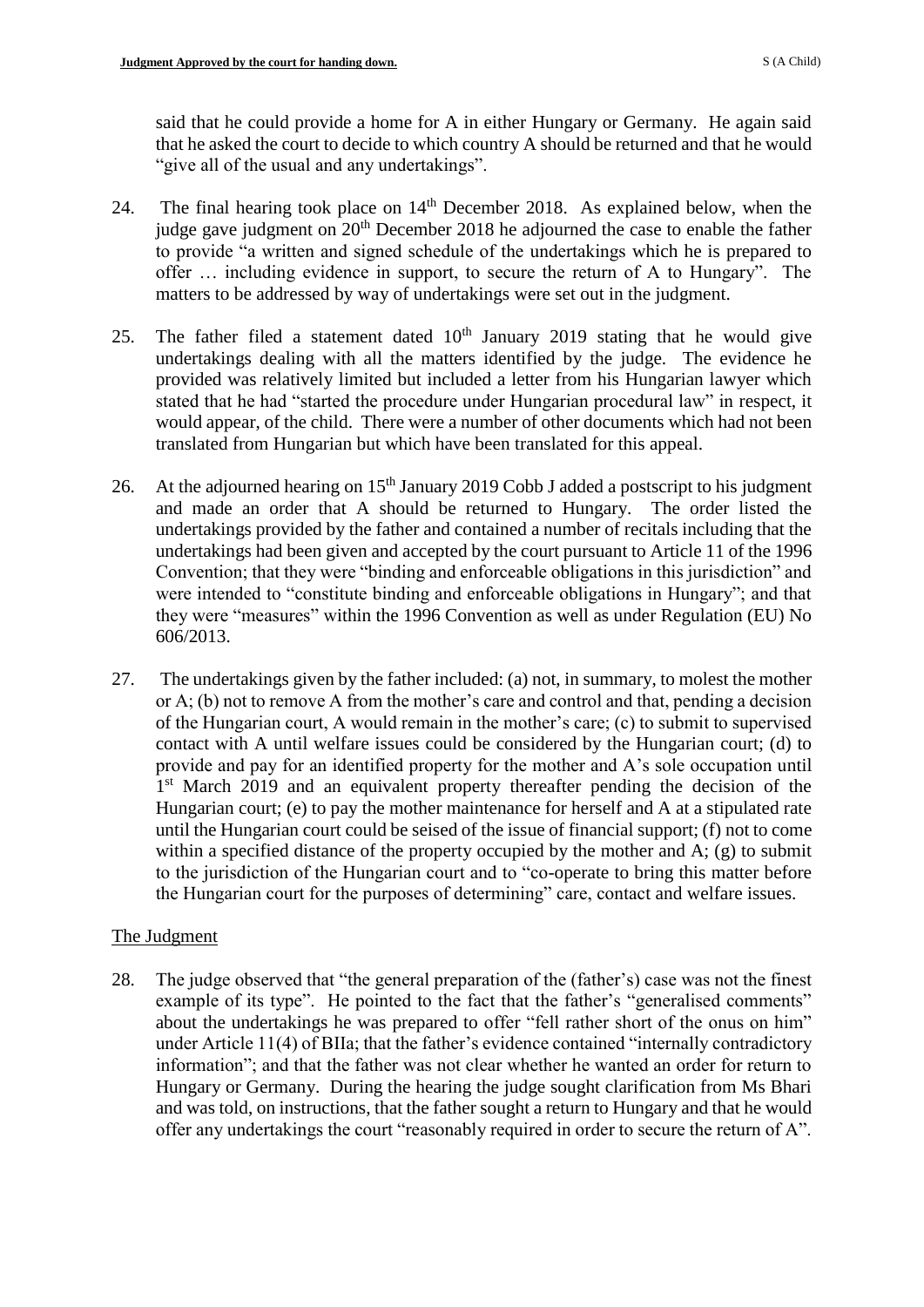- 29. The judge referred to a number of authorities including *In re D (A Child) (Abduction: Custody Rights)* [2001] 1 AC 619; *In re E (Children) (Abduction: Custody Appeal)* [2012] 1 AC 144; and *O v O (Abduction: Return to Third Country)* [2014] 1 FLR 1405. On the issue of undertakings the judge referred to *Re O (Child Abduction: Undertakings)* [1994] 2 FLR 349; *Re M (Child Abduction: Undertakings)* [1995] 1 FLR 1021; and, in his postscript, to *Re C (Article 13(b))* [2018] EWCA Civ 2834. He additionally referred to *TB v JB (Abduction: Grave Risk of Harm)* [2001] 2 FLR 515 and *Re W (Abduction: Domestic Violence)* [2005] 1 FLR 727.
- 30. The judge summarised the parties' respective cases and then set out his conclusions. In respect of the mother's case under Article 13(b) he said:

"46. It is difficult to form a confident view about domestic violence during the parties' relationship and marriage. There is, however, incontrovertible evidence of a serious act of violence perpetrated on the mother after the wrongful removal or retention which lends some weight to the mother's case that this was an abusive relationship. Although at her visit to her GP in February (prior to the removal) the mother's complaints of a history of violence were all self-reported (there was no independent contemporary verification of her account), the history certainly coincides with the father's undoubtedly abusive conduct on 15 April. I am therefore unpersuaded by the father's case that in visiting her GP to make complaint, the mother was merely laying false ground for her departure, and his protestation that his conduct was 'out of character' is less convincing than the mother's account that this was part of a pattern. Whether the domestic abuse was as bad as she says it was is a matter on which I cannot reach any firm adjudication, but I proceed on the basis that she has established to my satisfaction that the father has displayed violence to her both historically and recently."

He also proceeded "on the basis that the father has formally indicated his deep remorse at his conduct" at the hospital and that the father had complied with the restraining order.

31. The judge described himself as being in the same "territory" as Singer J had been in *Re O*, namely by "making clear that without undertakings, or with only the undertakings that are offered, *Article 13(b)* will apply" so that "further or other undertakings are a prerequisite for" A's return. He identified the "essential question":

> "48. The essential question is whether protective measures are, or could be, robust and efficacious enough to protect A from the grave risk of physical or psychological harm in the event of a return. Although the father has been frustratingly vague in making proposals, I see no reason in principle why I should not consider favourably the father's general offer of a range of undertakings as to non-molestation, threats to the mother or violence to her going forward, and his assurances about providing accommodation for her and A."

32. The judge's conclusion in respect of Article 13(b) was as follows: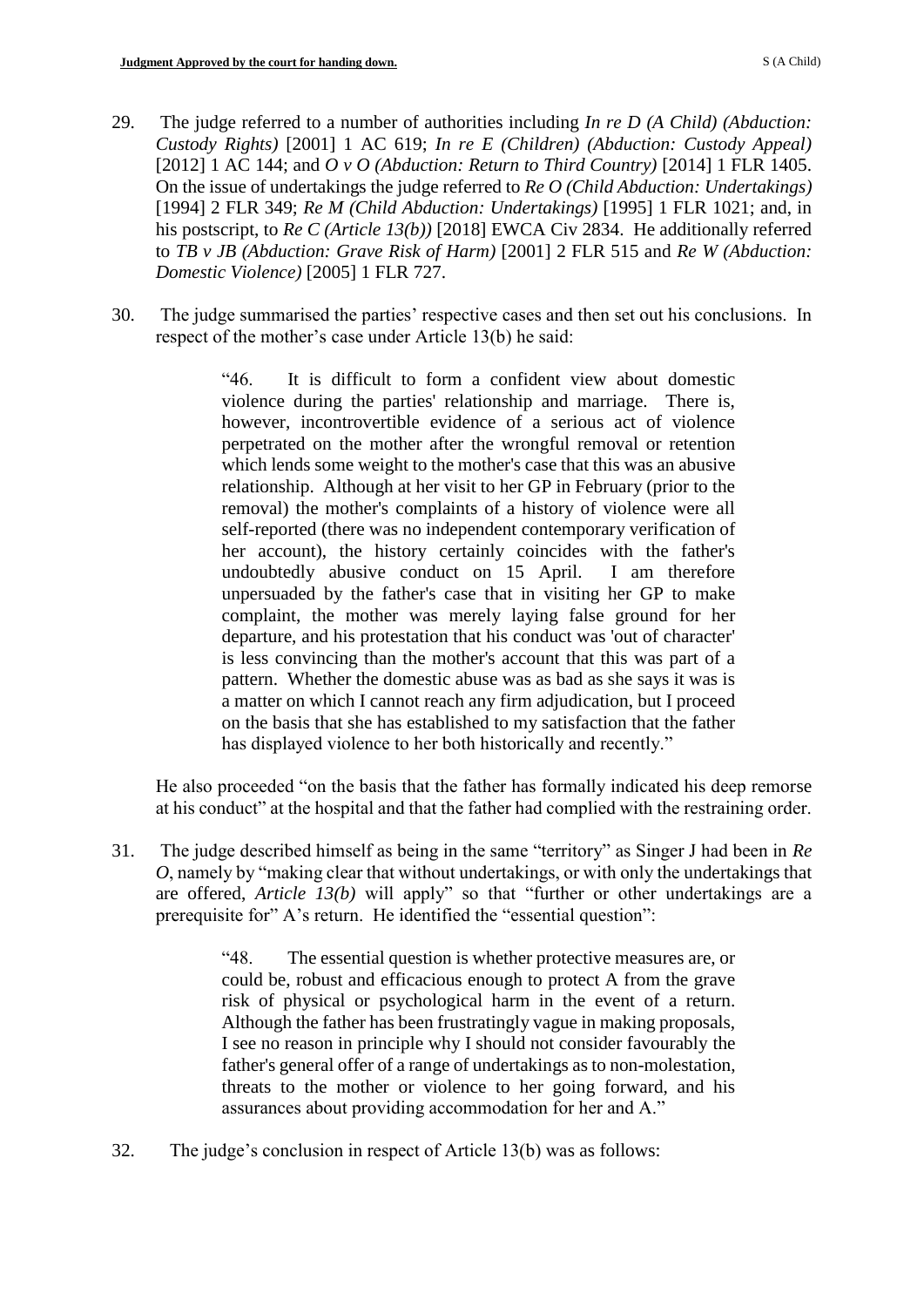"49. Subject to my being satisfied that the father offers suitably detailed and concrete undertakings to reflect relevant protective measures, I propose to order A's return as requested by the father. I will be so satisfied if the father voluntarily gives the following undertakings (or undertakings of a similar nature) *in writing and signed by him*, which would be in force pending determination of the issues by a court in Hungary …

(the judge then set out 12 matters which were to be covered by undertakings)

50. I propose to adjourn the application for a return order to 15 January 2019 at 10am to await formal *written and signed* confirmation (or otherwise) that the father is willing to make the undertakings set out at [49] above or undertakings which reflect these intentions. Any written undertakings are to be served on the mother and filed with the court by noon on 11 January 2019, together with evidence in support."

33. The judge expressed his conclusion about a return to a third state succinctly:

"51. Finally, this case has been, as I have indicated above, rendered the more unusual by the fact that the applicant seeks the return of A to a 'third state'. I dispose of this aspect now. Ms Scarano submits that it would be "exceptional" for a court to order a 'return' to a third state. I am loath to use the word 'exceptional' because to do so would be to overstate the position; further, 'exceptional' is one of those words which once used tends to acquire quasi-statutory authority in a wholly unintended way. For my part, I would be prepared to accept that it will be an *unusual* case where the court will order a return to a third state, but it is in principle unobjectionable, and each case will be fact-sensitive. As it is, the mother would, it seems to me be more greatly disadvantaged in the return order being made to Germany – a country where, she says, she never wanted to live. At least in Hungary she has family and some support."

34. In the judge's postscript from 15th January 2019, he considered the decision of *Re C* and said:

> "56. On 11 January 2019, and in accordance with my direction, the father filed a signed and sworn statement of evidence containing a suite of undertakings which he was prepared to offer to mitigate the acknowledged risk. I am satisfied that these broadly correspond with my expectations (set out in [49] above). The father came to court on 15 January 2019, and has been able (through counsel) to augment, refine and clarify the undertakings offered, and add further explanation for the circumstances in which he can deliver upon them. He also formally and verbally gave those undertakings in court, confirming to me that he understands the serious consequences in this country were he not to comply".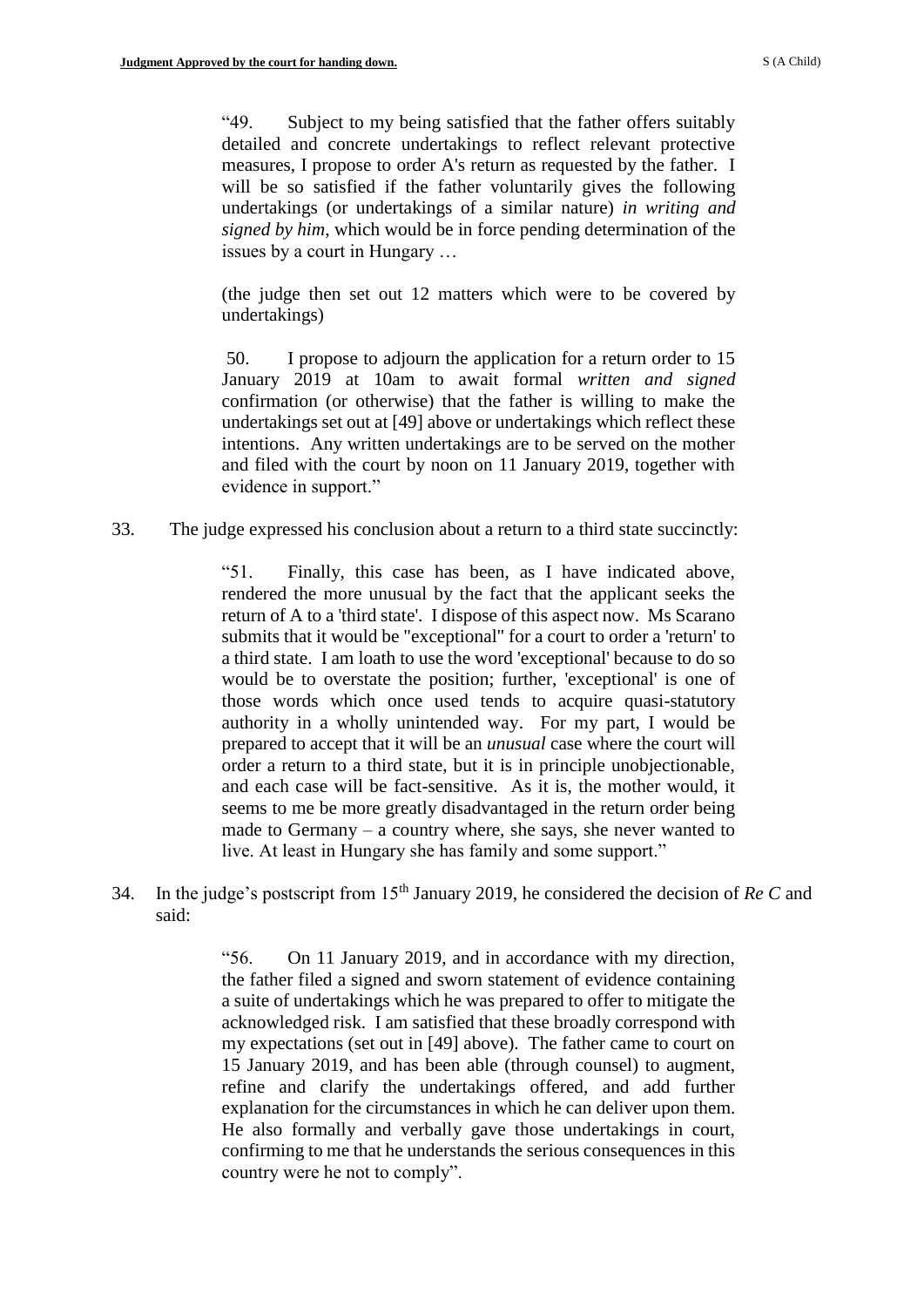The judge then referred to the mother not being present at the hearing and to Ms Scarano's submissions that the undertakings were not sufficient because the father could not be relied upon and because they did not provide the mother with sufficient reassurance "about what lay ahead for her back in Hungary". He concluded as follows:

58. It is unnecessary for me to rehearse the full list of undertakings (fourteen in number) here in this judgment, but I am satisfied that they materially ameliorate the future risk of harm to the mother and/or A, and they are sufficiently "effective" (per Moylan LJ in *Re C*) to neutralise the mother's contention that A would be exposed to the grave risk of physical or emotional harm in the event of a return. I am satisfied that the undertakings are sufficiently "detailed and concrete" ([49] above), as I expected them to be; while Ms Scarano plainly had a point in criticising the presentation of the father's case initially (I too criticised this – see [3] and [21] above), I do not accept Ms Scarano's current complaints about the presentation of the father's case on undertakings since the 20 December 2018 hearing. Moreover, I remind myself, as I reminded Ms Scarano, that the arrangements set out in the undertakings are designed to provide short-term protection to the mother and to A only pending the engagement of the Hungarian Court. In my judgment, they do so.

59. In this case the undertakings offered by the father are reinforced by my knowledge (all of this is evidenced in writing) that: i) The father has notified the relevant social services department in Hungary of the likely return of A, and has indicated his willingness to co-operate with their assessment;

ii) The father's lawyer has apparently initiated child welfare court process in the Courts of Hungary, and has confirmed that "if the Honourable English Court imposes further conditions on the return of the child of course we act in accordance with these conditions";

iii) The father remains bound in this jurisdiction by the terms of the Restraining Order, by which the father is "prohibited from making any contact directly or indirectly with [the mother] save via her solicitors, social services, or Family Court proceedings/order for the purpose of child contact"; whatever the territorial limitations of this provision going forward, it is material to note (in terms of 'effectiveness' of the undertakings) that there is no evidence that over the last nine months the father has breached that order.

60. I am satisfied that the undertakings proposed are voluntarily and freely given, and I accept them. The Applicant father should consider himself bound by them until the matter is put before the Hungarian Court; his Hungarian lawyer confirms that the father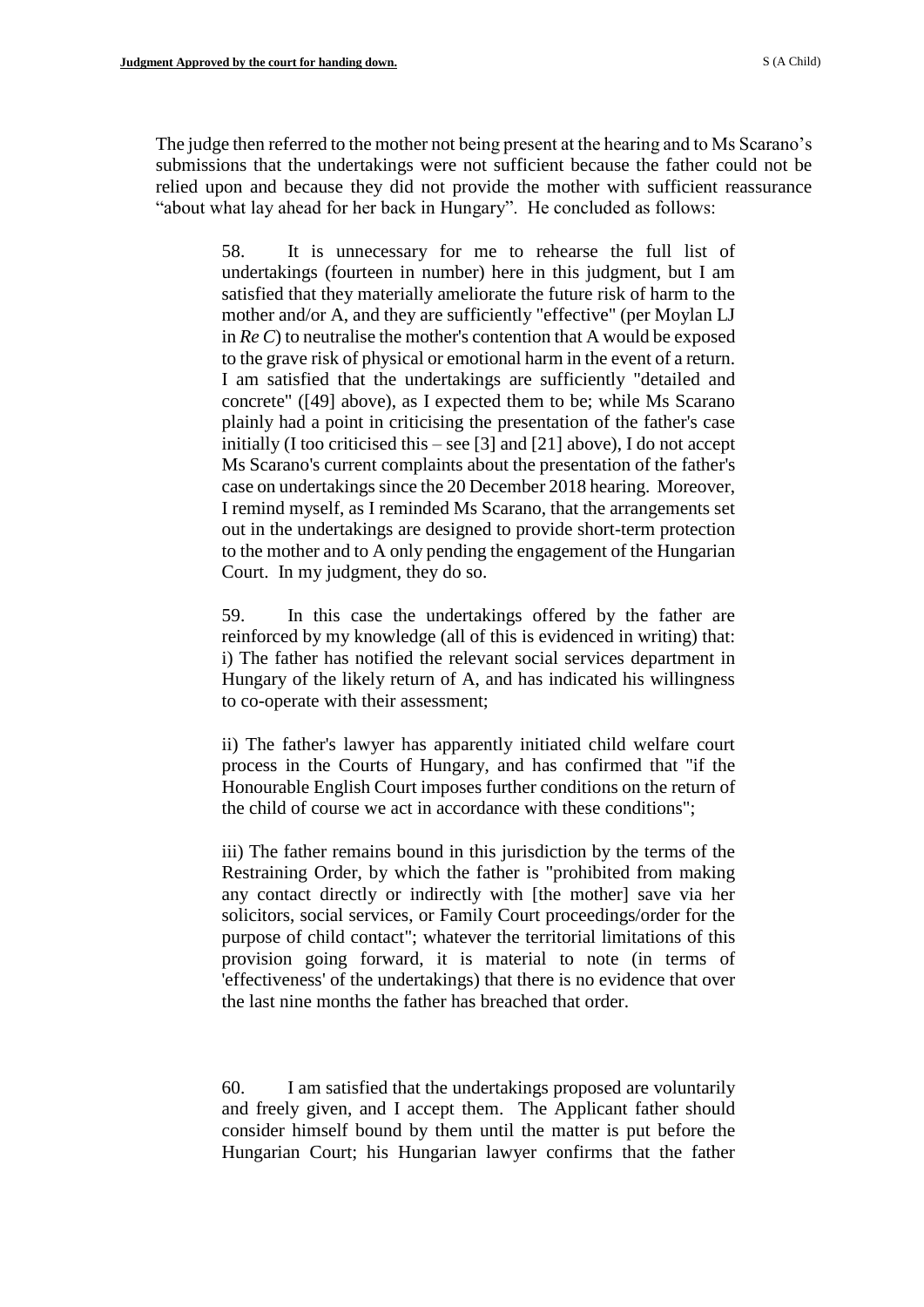knows the likely impact on the father's substantive case in Hungary were he not to honour them.

61. With those undertakings in place, I am satisfied that it is appropriate now to make the order for return of A to Hungary as foreshadowed by the judgment which I delivered a little less than 4 weeks ago."

#### Submissions

- 35. I am grateful to the parties for their respective submissions which can be summarised as follows.
- 36. The mother submits that the judgment contains no analysis explaining why it was appropriate to make an order, which the judge accepted was an "unusual" order, requiring A to be returned to a third state. At the hearing Mr Devereux submitted that the judge has made what was, in effect, an order for the child's relocation which is not only not an order under the 1980 Convention but is an order contrary to Article 16 which expressly provides that the requested state "shall not decide on the merits of rights of custody until it has been determined that the child is not to be returned under this Convention". It was, Mr Devereux submits, a welfare determination but one made without any welfare exercise having been undertaken.
- 37. Mr Devereux acknowledged that the court's order was seeking to remedy the mother's unilateral act but submitted that, in doing so by ordering A's return to a third state, the court was acting by supporting another unilateral act, namely the father's decision to move to Hungary. Rights of custody include the right to decide where a child lives and the father's unilateral decision should not, he submits, be endorsed in this way by the court. A decision determining that a child should move to live somewhere other than the state of his habitual residence is, Mr Devereux submits, a decision engaging "the merits of rights of custody".
- 38. In addition, it is submitted that the judge failed to consider the implications of a return to a third state in terms of the robustness of the proposed protective measures. Under the provisions of BIIa, Article 10, Germany retained jurisdiction until certain conditions were satisfied including that "the child has acquired a habitual residence in another Member State". Hungary did not have jurisdiction to make decisions concerning parental responsibility. There was no evidence addressing the issue of jurisdiction, the letter from the father's Hungarian lawyer being of limited assistance, and no evidence as to how and whether the undertakings given by the father would be enforceable in Hungary. Article 11(4) of BIIa requires that "adequate arrangements have been made" and there was no evidence which supported any such conclusion. The mother, accordingly, challenges the judge's conclusions as set out in the judgment at [58].
- 39. The mother also questioned whether the father could be relied on to comply with his undertakings given the history and submitted that she had been unable to respond to the specific undertakings proposed by the father because he had failed to provide these until his statement of 10<sup>th</sup> January 2019.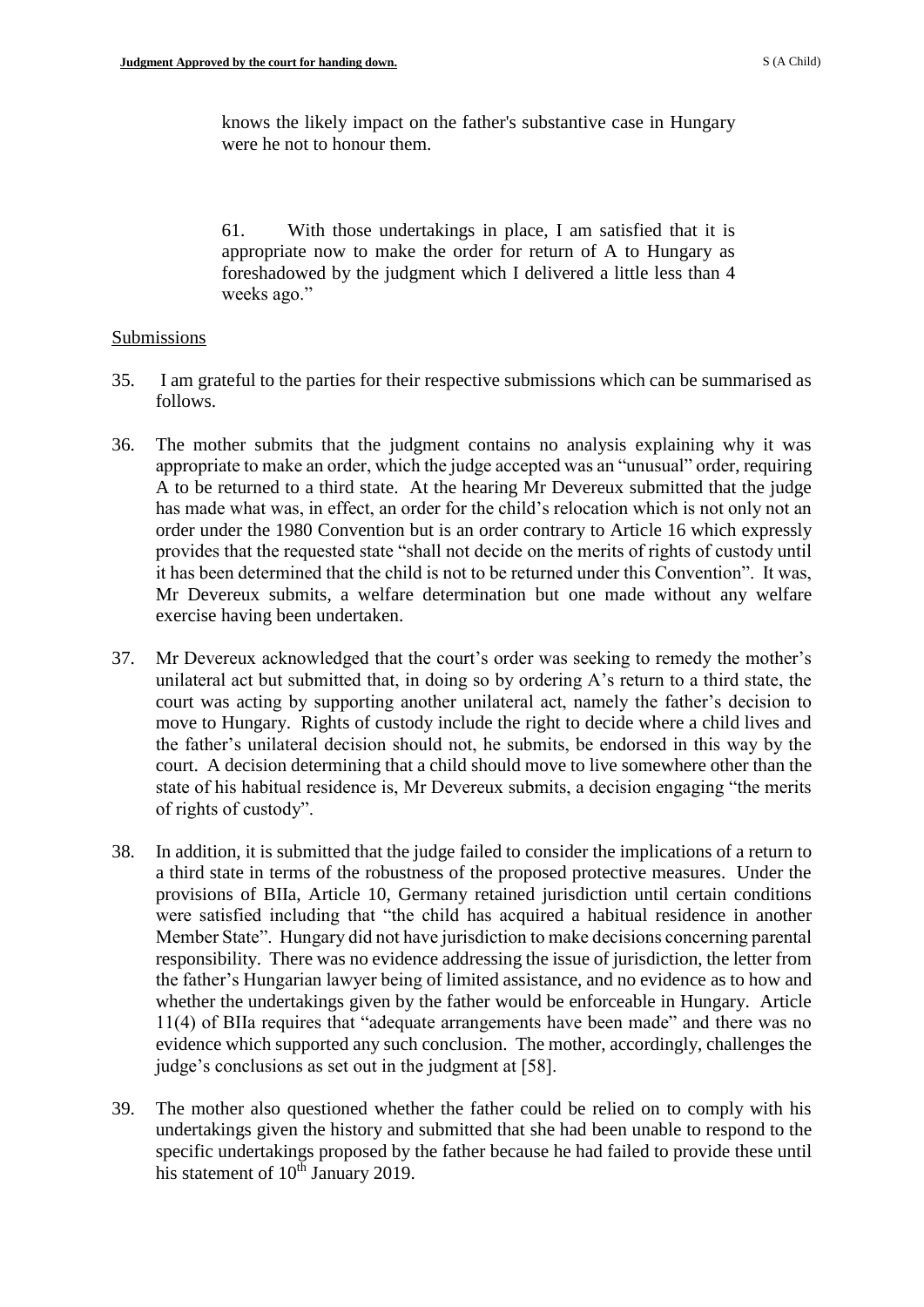- 40. Ms Bhari submits that the judge came to a decision which he was entitled to make and which he has sufficiently explained. In her submission the judge's approach was "careful and measured".
- 41. The judge ordered the child's return to Hungary because of the child's and the parents' connections with that State and because the mother had made clear that she did not like living in, and did not want to return to, Germany. It had been accepted that the court had power to make such an order. In her written submissions Ms Bhari argued that the judge "did not make the decision based on the unilateral decision of the father or a mere welfare analysis as suggested by the mother, but based on all the circumstances of the case, including the mother's position that whilst she did not agree with a return at all, Hungary was preferable to Germany".
- 42. Ms Bhari also submits that the judge was right to decide that the undertakings given by the father are sufficient and ameliorate any risk of harm following the child's return to Hungary and pending the outcome of proceedings in Hungary in respect of the child. The judge carefully considered whether the undertakings provided by the father would "address or ameliorate the risk of future harm" and was entitled to conclude that they provided protection to the mother and A pending the engagement of the Hungarian court.
- 43. Ms Bhari also submits that, based on the letter from the father's Hungarian lawyer, it is clear that Hungary will have jurisdiction once the child returns to Hungary. Further, the mother had ample opportunity to address the nature and efficacy of the undertakings but had chosen not to do so.
- 44. In response to a question from the court, Ms Bhari did not suggest that, if the appeal was allowed and the judge's order set aside, any other order should be made under the 1980 Convention. She did, however, submit that the application under the 1980 Convention should be remitted so that the father could make an application seeking a summary return under the court's inherent jurisdiction.
- 45. I should also record elements of the submissions made on behalf of the ICFLPP.
- 46. The submissions support the existence of the power under the 1980 Convention to order that a child be returned to a third state. It was pointed out that *O v O* was referred to by the Supreme Court in *In re C and another (Children) (International Centre for Family Law, Policy and Practice intervening)* [2019] AC 1. In the course of his judgment, at [35], Lord Hughes JSC referred to the Pérez-Vera Explanatory Report, para 110, as making clear that the decision not to phrase Article 12 as permitting only a return order to the state of habitual residence was "deliberate". This would have been too inflexible and would not cater for, to quote Lord Hughes JSC, the "example given (in the Report) … of the applicant custodial parent who has, in the meantime, moved to a different state". The "propriety, in such circumstances, of an order returning the child to the new home state of the custodial parent" was not an issue in that case.
- 47. The submissions also include a survey of the international authorities which revealed a difference of approach among the five States considered (Australia, New Zealand, Canada, South Africa, and Israel) in part legislative and in part jurisprudential.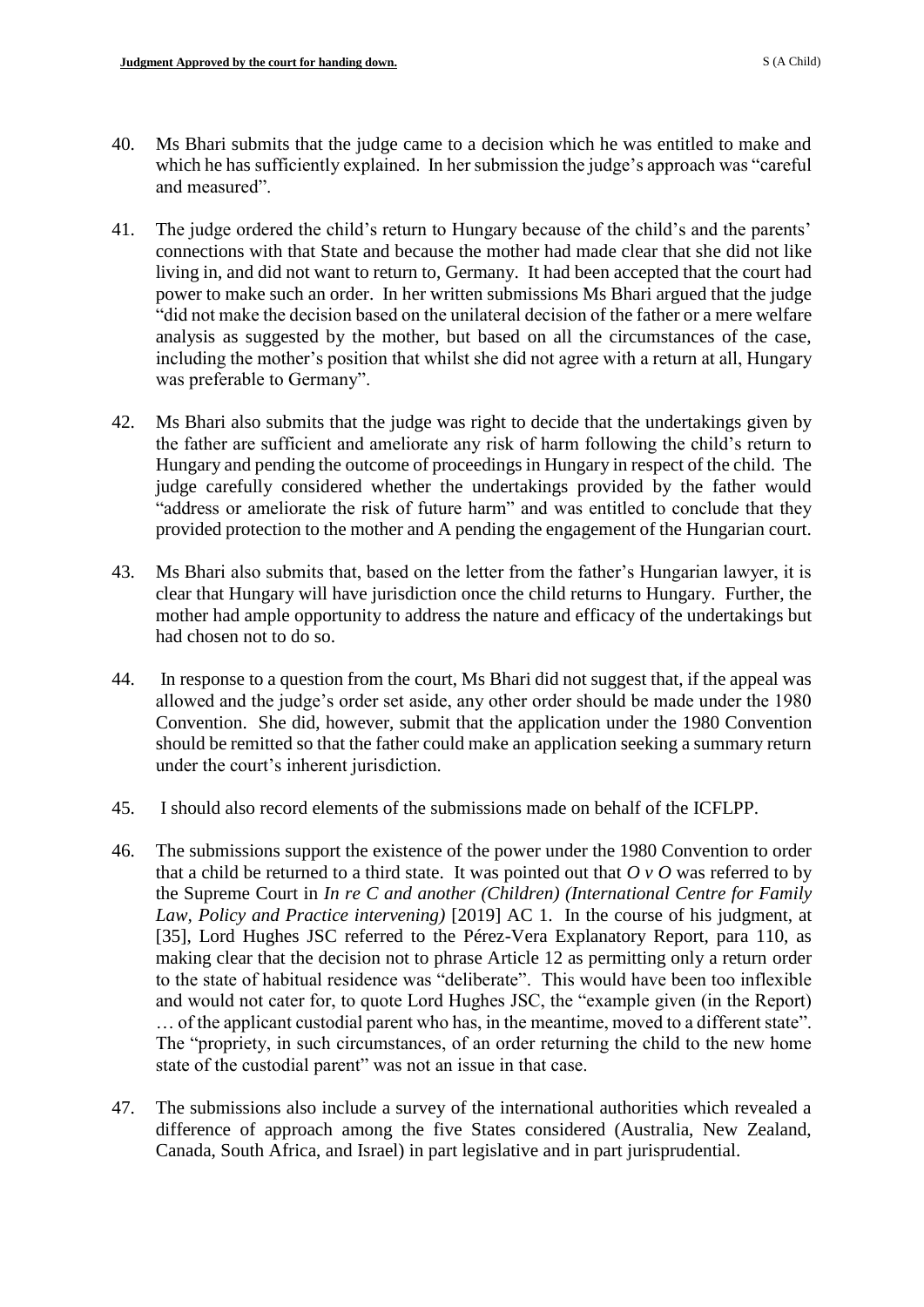48. It is also submitted that, in the context of BIIa, the structure of Articles 10 and 11 "clearly aims to preserve the jurisdiction of the country of habitual residence following a wrongful removal or retention". One "considerable problem" which a return to a third state is, therefore, said to create is the issue of jurisdiction. What is the jurisdiction of that third state? This, in turn, it is submitted, gives rise to "the question of the efficacy of protective measures". The robustness of the proposed protective measures will require particular scrutiny if the court is considering returning the child to a third state.

### **Determination**

- 49. I start with three general observations.
- 50. First, in respect of the order of  $6<sup>th</sup>$  November 2018, the focus of the parties appears to have been on the provision requiring the father to set out the "protective undertakings" he would offer and did not extend to protective measures more generally. I mention this because, as I said in *Re C*, at [41], the expression "protective measures" has a wide meaning.
- 51. The *Practice Guidance on Case Management and Mediation and International Child Abduction Proceedings* dated 13<sup>th</sup> March 2018 refers in paragraphs 2.9(b), 2.11(e) and 3.6 to "protective measures (including orders that may be subject to a declaration of enforceability or registration under Art 11 of the 1996 Convention or, where appropriate, undertakings) the applicant is prepared ... to offer". In addition, paragraph 2.11(e) also states that, where the respondent raises a defence under Article 13(b), the applicant must address the issue of "the protective measures that are available, or could be put in place, to meet the alleged identified risks". This latter provision makes clear the broad potential scope of the exercise. I also do not consider that the use of the words, "prepared … to offer", in the other provisions in the *Guidance* should be taken as restricting their scope to protective measures which the applicant can provide.
- 52. This has some relevance in the present case because, if the exercise in respect of protective measures had been undertaken more broadly, there might have been earlier attention paid to the question of the nature of the Hungarian court's jurisdiction which would be relevant to the efficacy of the proposed protective measures as referred to further below. I say "might" because it only became clear during the final hearing of the application that the father was seeking a return order to Hungary.
- 53. The second observation relates to the ambit of the 1996 Convention. For the reasons given above, this judgment is not addressing the issue of whether the 1996 Convention applies to intra-EU proceedings because of Article 61 of BIIa nor is it addressing the scope of Article 11. Although we are not dealing with these issues and although, as will be clear, no submissions were made to Cobb J about them, I would draw attention to the fact that, even when the 1996 Convention applies, the jurisdictional scope of Article 11 is not unlimited. For example, there are some matters which are expressly excluded from the scope of the Convention such as "maintenance obligations": Article 4. The exclusion of such obligations would seem to exclude certain of the father's undertakings from the scope of Article 11 (i.e. those relating to maintenance). The recitals to the  $15<sup>th</sup>$  January 2019 order could not bring them within the 1996 Convention simply by asserting that they were "measures" for the purposes of Article 23" of that Convention.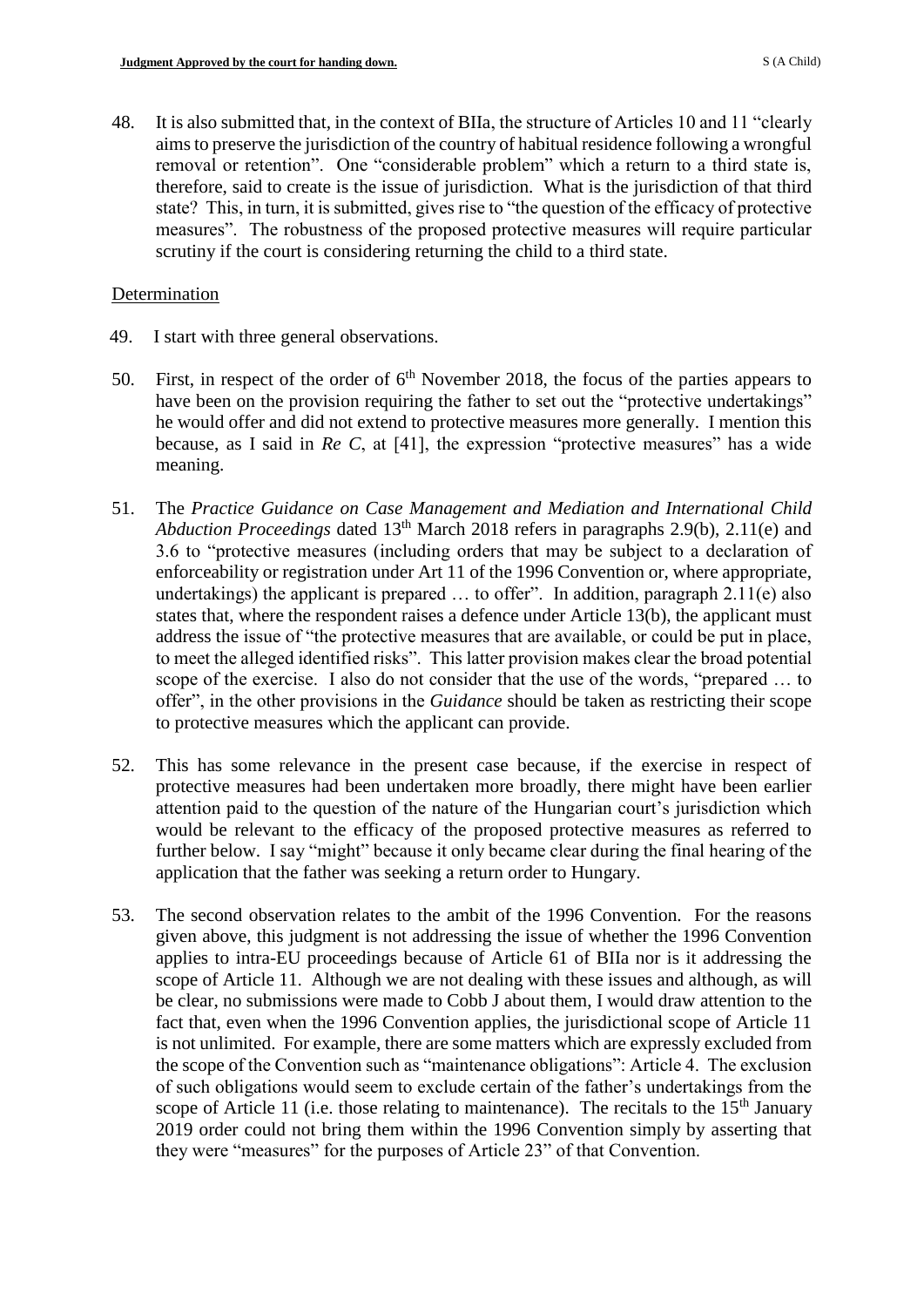- 54. Thirdly, I also repeat what I said in *Re C*, at [43], about the "need for caution when relying on undertakings". In *In re E (Children) (Abduction: Custody Appeal)* [2012] 1 AC 144, Lady Hale JSC (as she then was) drew attention to this issue, at [7], when she referred to concerns having been expressed about the "too ready" acceptance by the courts of common law countries of undertakings which are not enforceable in the courts of the requesting state. She also drew attention to the importance of the "efficacy of protective measures" adding, at [36], that "the appropriate protective measures and their efficacy will obviously vary from case to case and from country to country".
- 55. The Hague Conference on Private International Law is expected soon to be publishing a Guide to Good Practice on Article 13(b) of the 1980 Convention. This is likely to refer to the need to consider whether, when undertakings are being relied upon, they can be made enforceable in the requesting state and, if not, that they should be used with caution when being relied on as measures to protect against an Article 13(b) risk. It will also draw attention to the difference between protective measures and practical arrangements. The latter are put in place to ensure an orderly return so are directed towards facilitating and implementing the child's return by, for example, providing who will pay for flights. They might be described as arrangements which are more light touch.
- 56. Clearly, protective measures designed or relied on to protect a child from an Article 13(b) risk are in a different category. If the court is considering such measures in the context of determining whether the risk has been established or whether, as in the present case, such measures will sufficiently ameliorate an identified grave risk, the efficacy of the measures will need to be addressed with care. Clearly, the more weight placed by the court on the protective nature of the measures when determining the application, the greater the scrutiny required in respect of their efficacy.
- 57. Turning to the return order made in this case, in my view, as submitted on behalf of the mother, Cobb J's order was in effect a relocation order. It was self-evidently not a summary return order to the state of A's habitual residence at the date of the wrongful removal or retention, namely Germany. It was also not a return order to the state to which the custodial parent had moved as referred to by Lord Hughes JSC in *In re C*. It was an order which required the mother to move to a state with which she and A clearly had connections but in which they had not been living and to which there was no existing agreement or arrangement that they would move.
- 58. This situation is, therefore, very different to that which existed in the Supreme Court's decision of *In re L (A Child) (Custody: Habitual Residence) (Reunite International Child Abduction Centre intervening)* [2014] AC 1017. In that case applications had been made by the father under the 1980 Convention and under the inherent jurisdiction. The Supreme Court ordered the child's return to Texas under the inherent jurisdiction. Further, the context in which that order was made was very far removed from the circumstances of this case. Following a "welfare-based custody hearing" at which both parents had been represented, a court in Texas had decided that it was in the child's best interests for the father to have "primary residence", at [5]. Following this the child lived with the father for about 1½ years. A later order had also been made by a District Court in Texas requiring the mother to return the child to the father. A range of other factors were referred to in Lady Hale JSC's judgment, at [34] to [37], but it is clear from [36] that the court's decision was significantly influenced by the existence of the Texas court's order which conflicted with an order made by the English court. It was "necessary to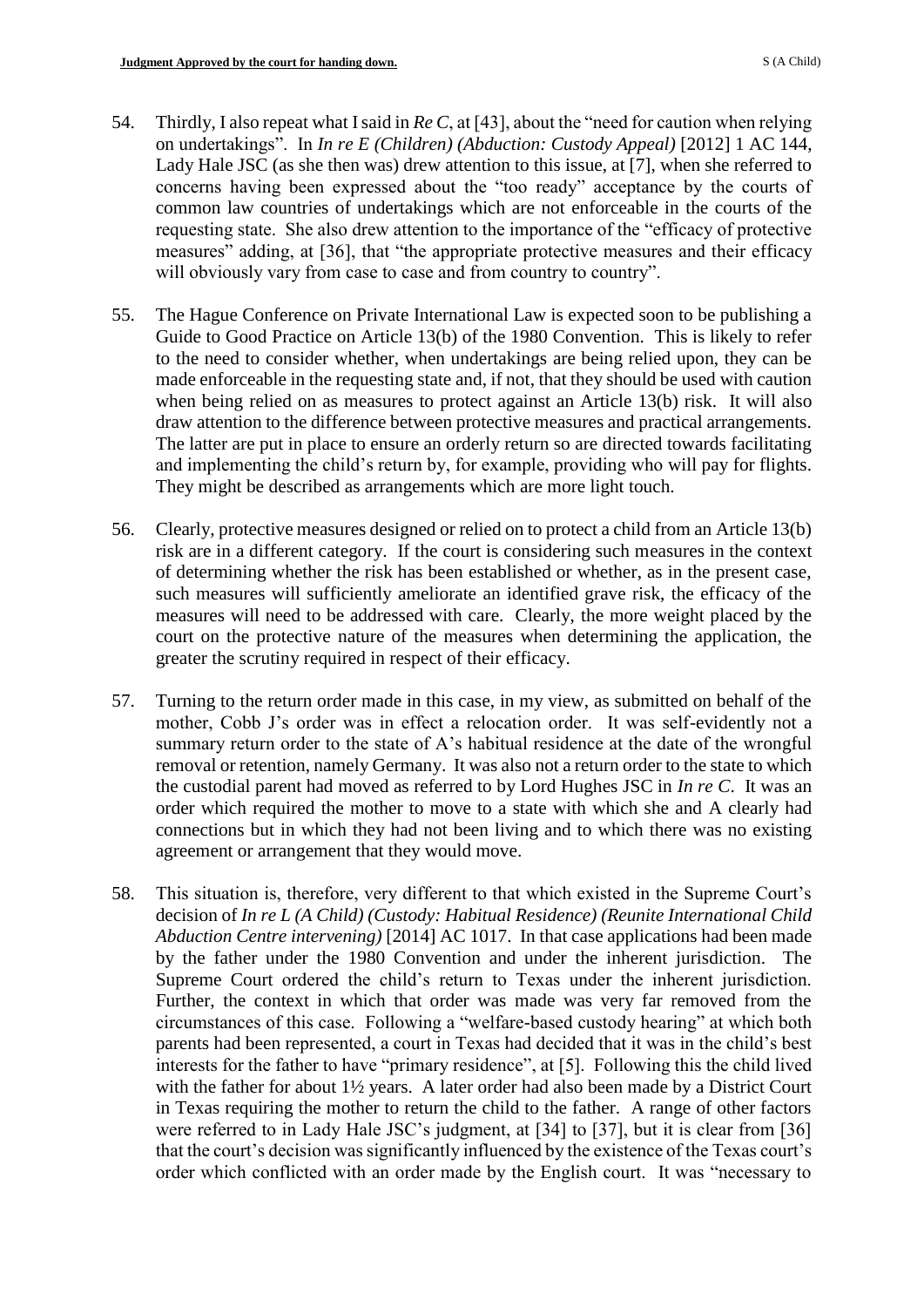restore the synthesis between the two jurisdictions" and for the court in Texas to decide where the child's best interests lay. Further there was "not the slightest reason to consider that (the child) would suffer any significant harm by returning to Texas", the mother not having defended the 1980 Convention proceedings on the basis of any risk of harm, at [37].

- 59. As Mr Devereux submits, the judge's order in the present case was, in effect, a welfare determination but one made without the judge having undertaken a welfare assessment. Any such assessment would have been addressed with a different focus, with different evidence and with a different approach to the evidence to that which has taken place because the proceedings would not have been confined to the structure provided by the 1980 Convention. The judge's determination was clearly not a welfare determination, even a summary one, as can be seen from paragraph [51] of his judgment. His approach was confined to the structure of the 1980 Convention.
- 60. Further, as a subsidiary point, and to adopt the words from *In re P (A Child) (Abduction: Consideration of Evidence)* [2018] 4 WLR 16, in my view the judge has insufficiently examined "in concrete terms the situation" which would exist in Hungary, in particular in respect of jurisdiction. In simple terms, I question whether his conclusion that the undertakings are "effective" is supported by his reasoning.
- 61. First, the judge provides no explanation for his conclusion (at [58]) that the father's undertakings are ""effective" … to neutralise" the grave risk. Is this based on a conclusion simply that the father can be relied upon to comply with them or is it based on them in some manner being effective in Hungary? The recitals to the Order would certainly indicate that the judge viewed the undertakings as being enforceable in Hungary and that this was an integral part of his determination. As referred to above, Cobb J was not addressed on this issue but, for the reasons given above, even if Article 11 of the 1996 Convention applies in the present case, I struggle to see how it would apply to the maintenance obligations covered by the undertakings (which would include the undertaking to provide a property).
- 62. Secondly, the judge makes clear that the undertakings are to provide "short-term protection to the mother and to A only pending the engagement of the Hungarian court". Again as referred to above, the precise extent of the Hungarian court's jurisdiction (or powers) is not clear because, in part, of the structure of BIIa. I would agree with the submission made on behalf of the mother that the letter from the father's lawyer is of limited assistance and it provides no assistance on the court's prospective financial powers.
- 63. Additionally, this court has had the advantage that the Hungarian documents provided to Cobb J for the hearing on  $15<sup>th</sup>$  January 2019 have been translated. These make clear that all that has taken place in Hungary is that the father has been to the local guardianship office (of the Department of Guardianship and Justice) where he was, or appears to have been, told about the jurisdictional requirements of BIIa and that the relevant guardianship authority in Hungary would only be competent if the child is in Hungary and "is considered to be subject to the Child Protection Act". The document records that there is currently no guardianship procedure in Hungary and that the "administrator" has "no competence with regard to the child's unlawful expulsion abroad". This contrasts with